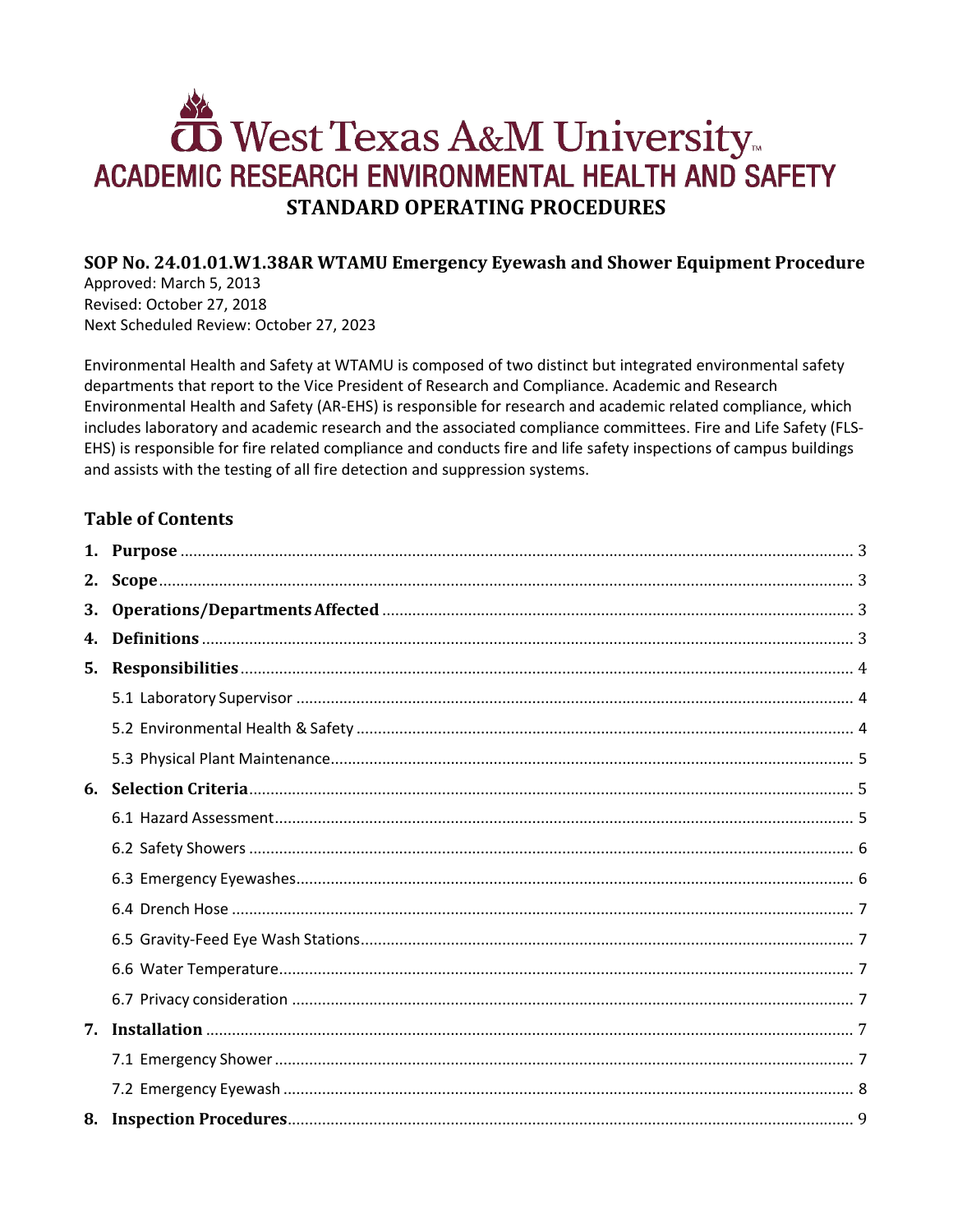| WTAMU ENVIRONMENTAL HEALTH AND SAFETY EMERGENCY EYEWASH INSPECTION LOG  12 |  |  |  |  |  |
|----------------------------------------------------------------------------|--|--|--|--|--|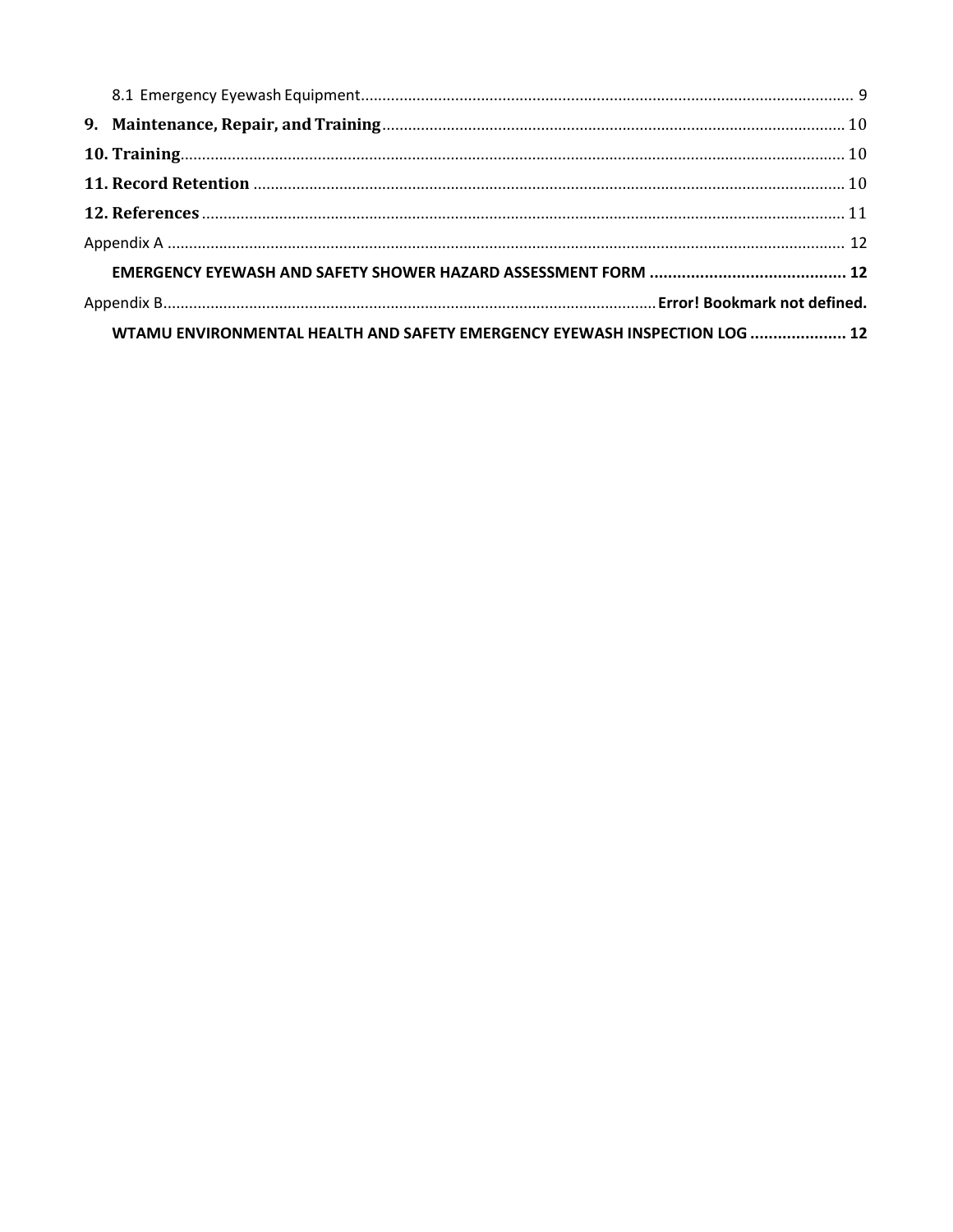## <span id="page-2-0"></span>**1. Purpose**

This Standard Operating Procedure outlines the requirements for the installation, inspection, use, and maintenance of Emergency Eyewash and Emergency Shower Equipment.

## <span id="page-2-1"></span>**2. Scope**

Environmental Health and Safety (EHS) will provide emergency showers and/or eyewash stations wherever mandated by rule, regulation or consensus standards, or whenever a hazard assessment determines areas where corrosive materials or infectious agents are present, or where there is a reasonable probability of injury to the eyes or skin occurring as a result of exposure to hazardous chemicals or materials.

## <span id="page-2-2"></span>**3. Operations/DepartmentsAffected**

This program applies to all plumbed and non-plumbed emergency eyewash and emergency shower equipment located in all academic and research facilities.

## <span id="page-2-3"></span>**4. Definitions**

**Emergency Shower:** A device designed to deliver flushing fluid in sufficient volume in order to enable the user to have water cascading over the entire body while the hands are free.

**Emergency Eyewash:** A device used to provide fluid to irrigate and flush both eyes simultaneously at a velocity low enough to be non-injurious to the user.

**Eye/Face Wash:** A device used to provide fluid to irrigate and flush both the face and the eyes simultaneously.

**Combination Unit:** An interconnected assembly of drenching and flushing equipment that is supplied by a single flushing fluid source.

**Drench Hose**: A supplemental device consisting of a flexible hose connected to a flushing fluid supply that is used to provide fluid to irrigate face and body areas.

**Personal Eyewash:** A supplementary device that supports plumbed or self-contained eyewash units, by delivering immediate flushing fluid to the eyes or body.

**Plumbed Eyewash:** An eyewash unit that is permanently connected to a source of potable water in order to irrigate both eyes.

**Potable water:** Water that is suitable for drinking.

**Flushing fluid**: Potable water, preserved water, preserved buffered saline solution or other medically acceptable solutions manufactured and labeled in accordance with applicable federal regulations.

**Flow Pressure**: The pressure of the flushing fluid exerted in the wall of the pipe near the outlet while the faucet/outlet is fully open and flowing.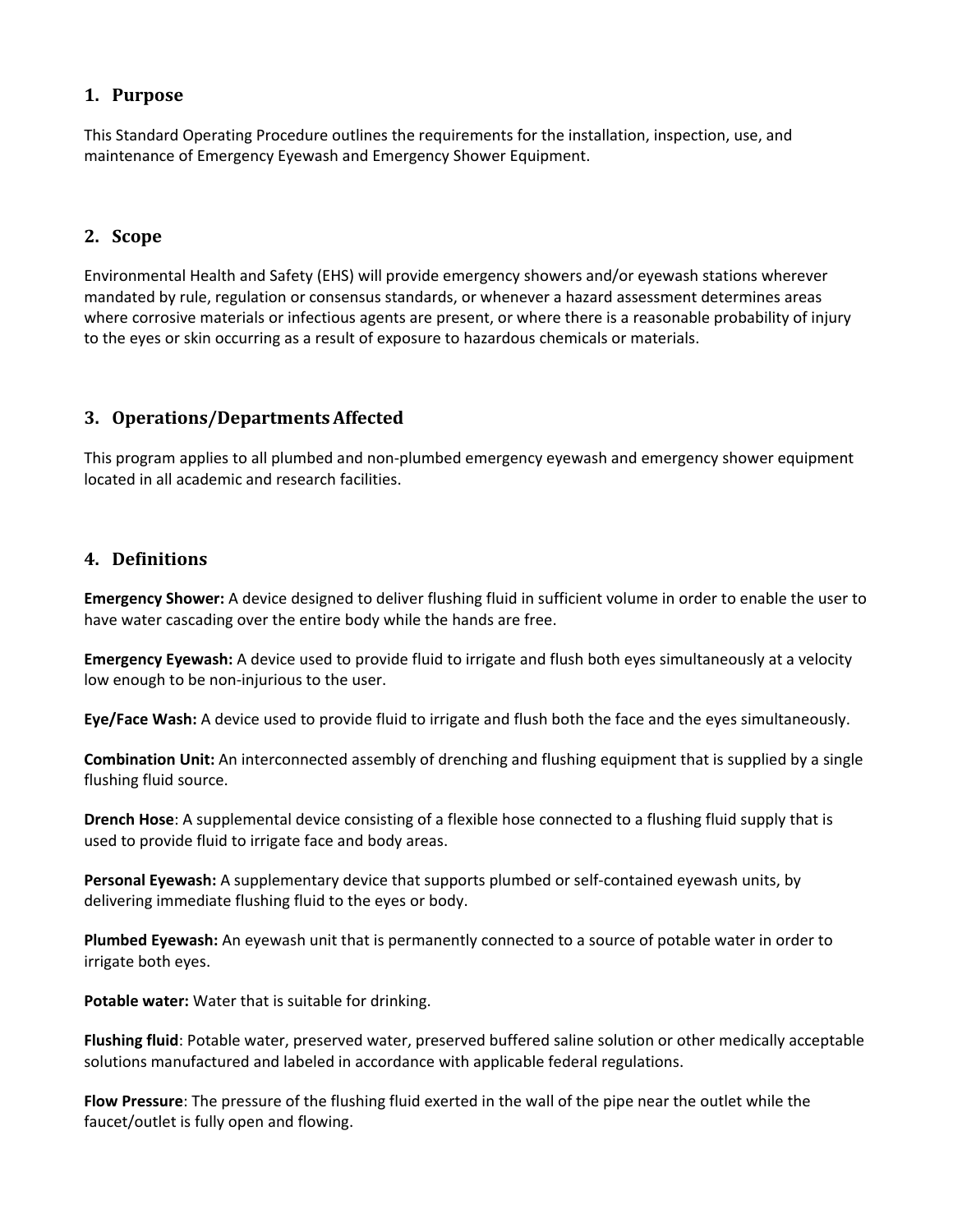**Flow Regulator**: A mechanical device intended to control the flow of flushing fluid through the pipe.

**Stay-open valve**: A valve that, once activated, must be closed manually by the user.

**Tepid**: Moderately warm; lukewarm

**Hazardous Material**: Any substance or compound that has the capability of producing adverse effects on human health and safety.

#### <span id="page-3-0"></span>**5. Responsibilities**

#### <span id="page-3-1"></span>5.1 Laboratory Supervisor

- $\triangleright$  Ensure that the necessary emergency eyewash and shower equipment are located on the same level as thehazards.
- $\triangleright$  Ensure unobstructed access to the safety shower/eyewash equipment so that it requires no more than 10 seconds to reach (no more than 55 feetwalking distance).
- $\triangleright$  Ensure that all employees and students who may need the emergency eyewash and shower equipment are trained on their location and use.
- $\triangleright$  Ensure that emergency eyewash stations within the laboratory are activated weekly and a weekly activation log ismaintained.
- $\triangleright$  Request maintenance for immediate repair, modification, or installation of eyewash/shower equipment.
- $\triangleright$  Inform EHS before removing any emergency eyewash or shower equipment from the laboratory.
- $\triangleright$  Ensure that all personnel receive instruction regarding operation and maintenance of emergency eyewash and shower equipment which is included in the Hazard Communication Laboratory Safety Training.
- $\triangleright$  Notifying EHS staff of changes in work areas or work processes and practices that require a Hazard Assessment (**Appendix A**) to evaluate the need for new installations, or for the removal of existing emergency eyewashes or showers.

#### <span id="page-3-2"></span>5.2 Environmental Health & Safety

- $\triangleright$  Ensure that supervisors, employees, and students are notified of their responsibilities as outlined in this Standard Operating Procedure.
- $\triangleright$  Coordinate with physical plant for inspection, modification, repair, maintenance, and installation of emergency shower and eyewash units, as necessary.
- $\triangleright$  Ensure that each department is aware of their responsibilities under this program.
- Maintain an updated inventory of emergency eyewash and safety shower units.
- $\triangleright$  Assist with building plan review and selection from a list of recommended units during new construction or major renovation.
- $\triangleright$  Provide assistance, necessary equipment and inspection logs required to test emergency eyewash and shower equipment as required by the departments.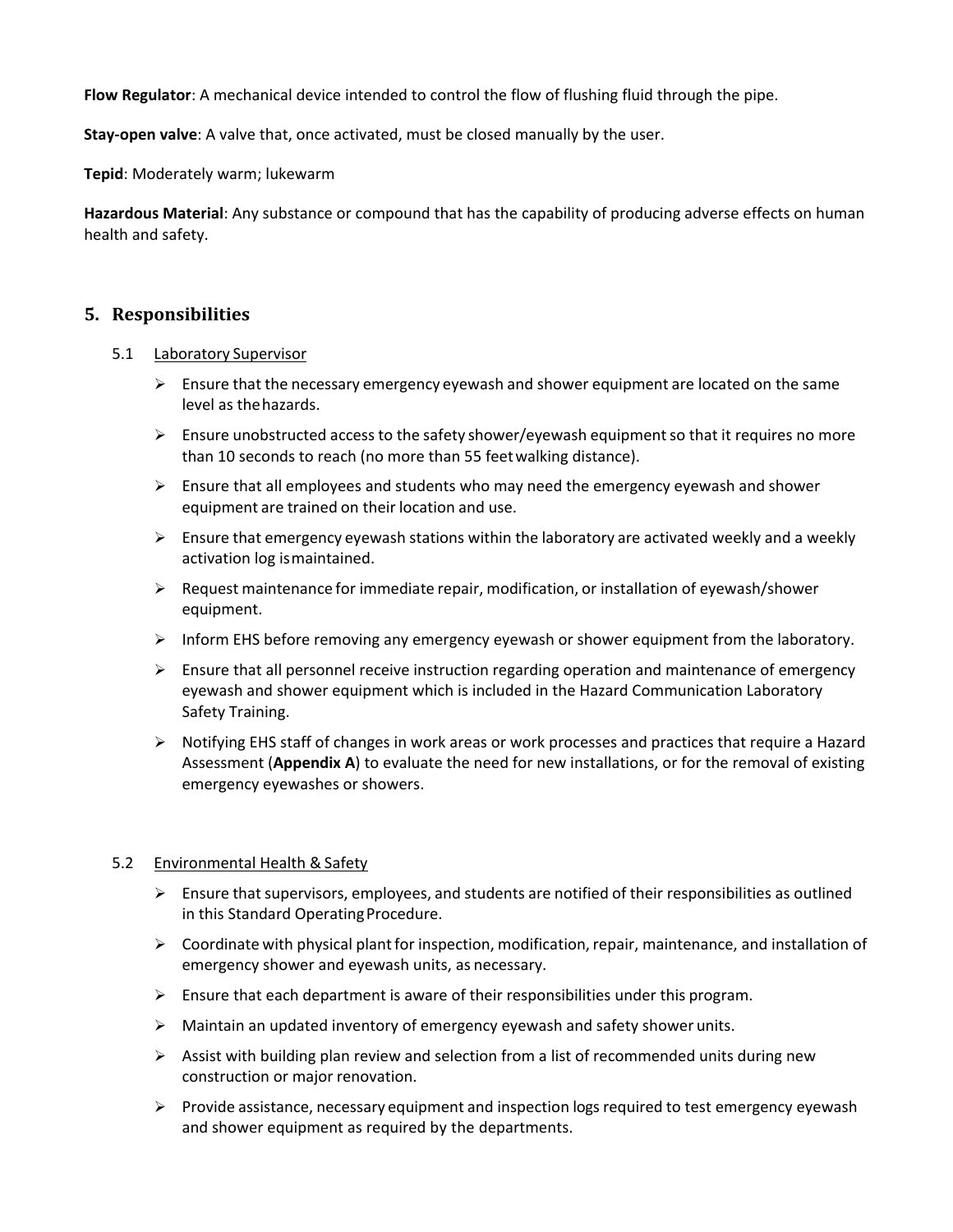- $\triangleright$  Conduct annual inspection to ensure that the emergency eyewash and shower equipment is functioning properly.
- $\triangleright$  Monitor that the provided emergency eyewash stationweekly activation log is maintained by each laboratory.
- $\triangleright$  Providing technical assistance to Physical Plant and other personnel in the selection, installation, maintenance, and testing of emergency eyewashes and showers.
- $\triangleright$  Conducting periodic reviews of all elements of the emergency eyewash and shower program.

#### <span id="page-4-0"></span>5.3 Physical Plant Maintenance

- $\triangleright$  Perform immediate modifications, repairs, maintenance, and installation of emergency eyewash and shower equipment asrequired.
- $\triangleright$  Inform EHS after installation, repair, and modificationof eyewash and/or shower equipment so that EHS can inspect/re-inspect theunits.
- $\triangleright$  Executes all work orders for the installation or repair of emergency eyewash and shower equipment on a high prioritybasis.
- $\triangleright$  Testing all emergency equipment after installation to ensure that it meets the manufacturer's installation requirements.
- $\triangleright$  Units that fail testing must be repaired immediately. If deficiencies cannot be immediately corrected, the area supervisor must be notified and the unit must be tagged "DO NOT USE". The area supervisor must notify all affected employees and EHS when emergency equipment is out of service. A portable unit may be temporarily required to meet the need for an emergency eyewash and shower.

## <span id="page-4-1"></span>**6. Selection Criteria**

- <span id="page-4-2"></span>6.1 Hazard Assessment
	- A hazard assessment (**Appendix A**) will be performed in areas of the facility when:
		- (1) An interpretation of code, guideline, or standard isneeded;
		- (2) Reviewing project specifications for all new construction and renovation projects to determine the need for eyewash and shower units, including proper selection andinstallation;
			- $\cdot$  All new laboratory facilities on campus must include eye wash and safety shower in the design.
		- (3) Workplace conditions change; **every time they change**.
	- $\triangleright$  All unapproved eyewashes and showers must be replaced with ANSI-approved units during renovation projects.
	- Only the American National Standards Institute (ANSI)-approved emergency eyewashes, showers, and drenching equipment may be purchased and installed in accordance with the manufacturer's specification to maintain the ANSI approval.
	- $\triangleright$  Selection of the emergency eyewashes and equipment must be approved by EHSstaff.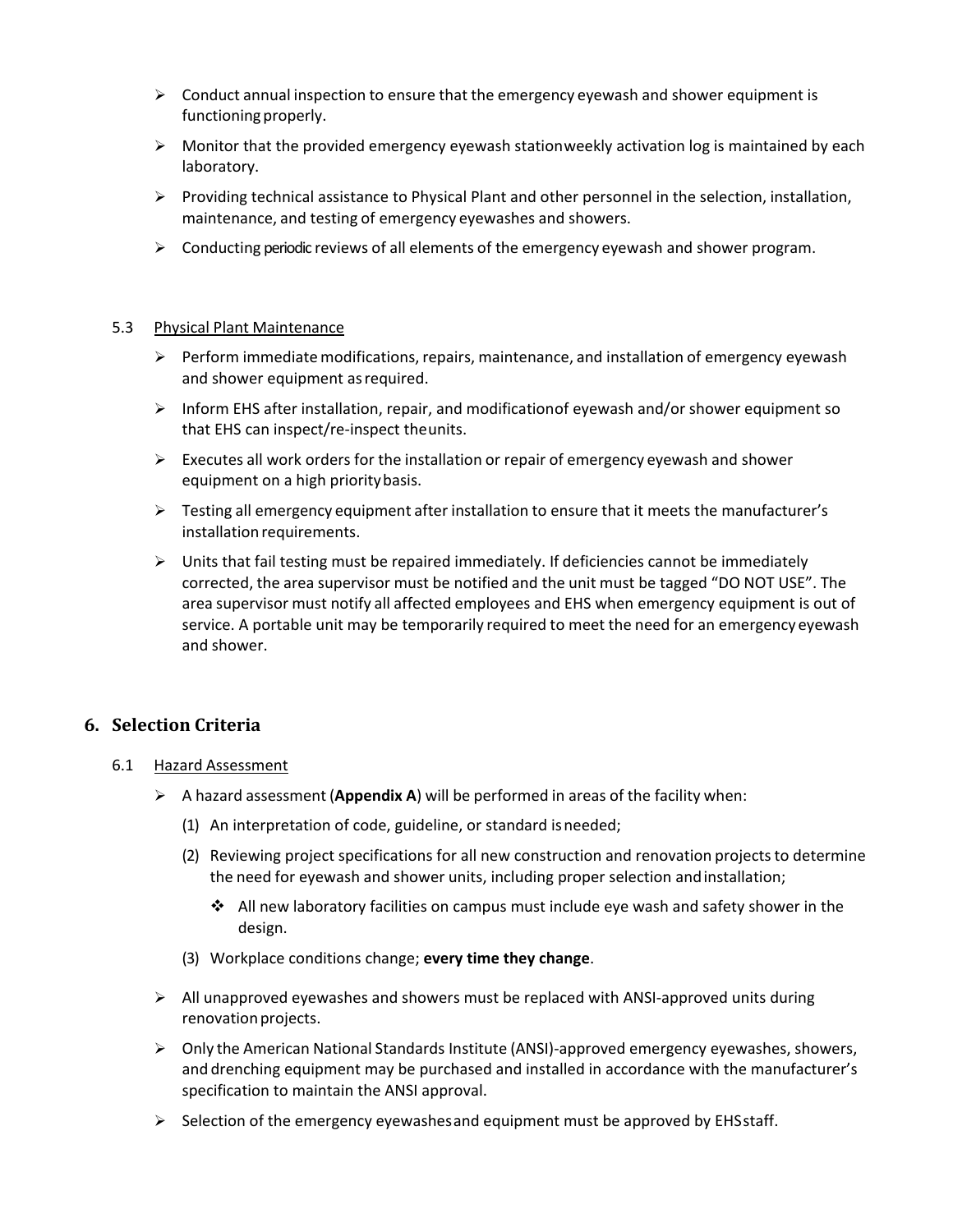#### <span id="page-5-0"></span>6.2 Safety Showers

- $\triangleright$  ANSI requires that a means shall be provided to ensure controlled flow of flushing fluid at a velocitylow enough to be non-injurious to the user (Figure 1).
- $\triangleright$  The safety shower equipment shall be designed so that it can be activated in 1 second or less, and it remains operational without user assistance (stay-open valve) until intentionally closed.
- $\triangleright$  The shower equipment shall be capable of delivering flushing fluid at a minimum volume of 75.7 liters per minute (20 gpm) for at least 15 minutes.
- $\triangleright$  The spray pattern of the showershall have a minimum diameter of at least 50.8 cm (20 in.) at 152.4 cm (60 in.) above the surface on which the user stands (Figure 2).
- $\triangleright$  The center of the spray pattern shall belocated at least 40.6 cm (16 in.) from any obstruction.



**Figure 1. Emergency Shower**



## **Stav-Open Valve and Actuator Ring**

**Figure 2. Plumbed eyewash and shower diagram**

## <span id="page-5-1"></span>6.3 Emergency Eyewashes

- $\triangleright$  ANSI requires that a means shallbe provided to ensure controlled flow of flushing fluid at a velocity low enough to be non- injurious to the user.
- $\triangleright$  The emergency eyewash unit shall be designedso that it can be activated in 1 second or less, and once activated, it remains operational without requiring the use of operator's hand until intentionallyclosed.
- $\triangleright$  The eyewash equipment shall be capable of delivering fluid to both eyes simultaneously at a volume of not less than 1.5 liters per minute (0.4 gpm) for a minimum of 15 minutes. (Figure 3 and 4)



**Figures 3 and 4. Emergency Eyewash Unit**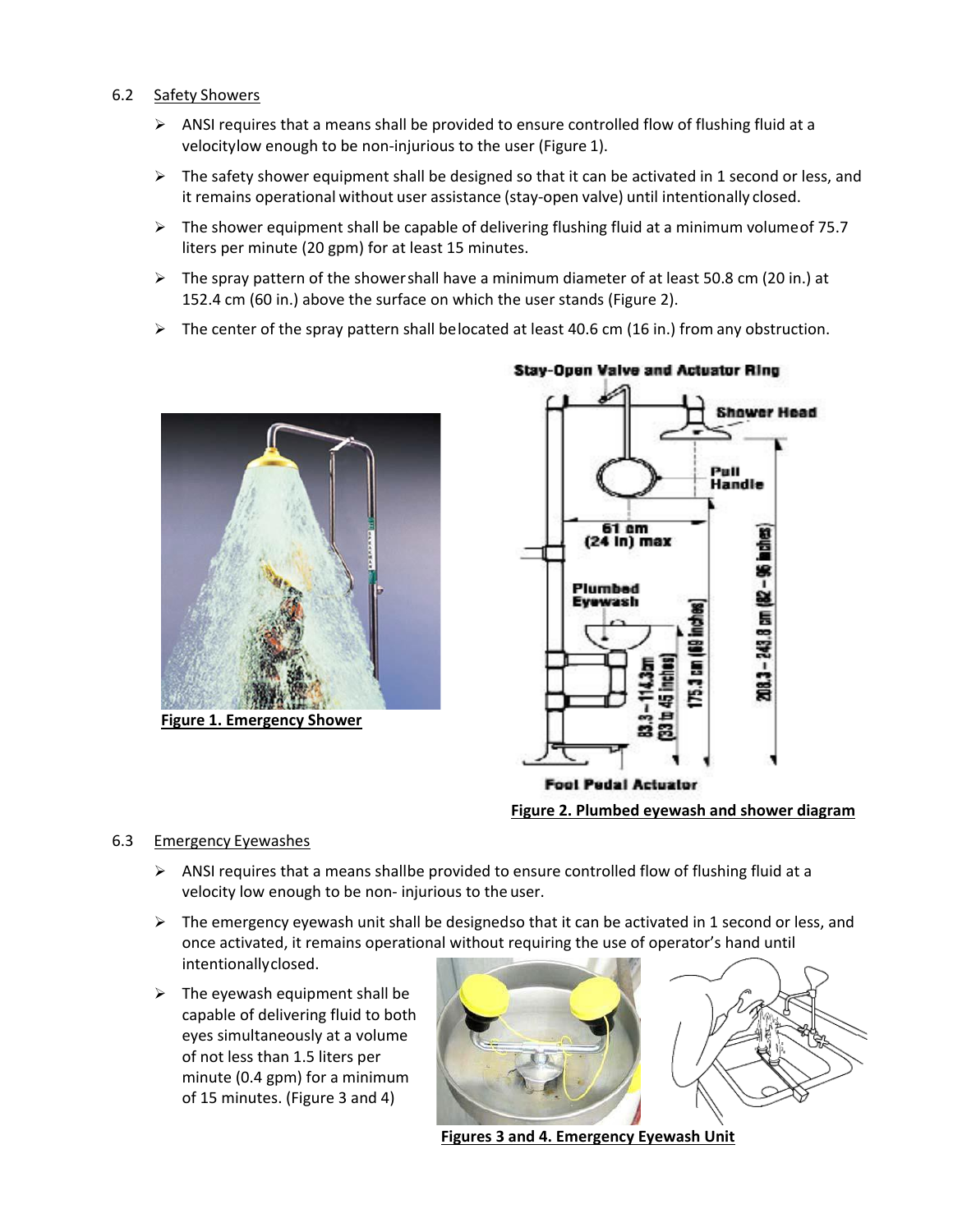#### <span id="page-6-0"></span>6.4 Drench Hose

- $\triangleright$  Drench hoses are considered to be secondary to emergency eyewash and shower equipment. Monocular and dual-head drench hoses do not meet ANSI standards for emergency eyewash or safety shower because they are not hands free. Therefore, having a drench hose does not replace the need for anemergency eyewash/safety shower (Figure5).
- $\triangleright$  Drench hoses may be used to "spot" rinse an area when a full shower is not required, to assist a victim when the victim is unable to stand or is unconscious, or to wash under a piece of clothing before the clothing isremoved.



**Figure 5. Hand Held Drench Hose**

#### <span id="page-6-1"></span>6.5 Gravity-Feed Eye Wash Stations

Devices which contain its own flushing liquid must be replaced or refilled after use and maintained according to the manufacturer's instructions. It should contain enough fluid for 15 minutes of continuous flow. Contact EHS to replenish any fluid lost in the test and replace any fluid which is beyond its expiration date (Figure 6).



**Figure 6. Gravity-Feed Eyewash Unit**

#### <span id="page-6-2"></span>6.6 Water Temperature

The ANSI Z358.1-2009 recommends that the flushing fluid shall be "tepid". However, ANSI provides a guideline that the flushing fluid temperature in the range of 27<sup>0</sup>C-35°C (80°F -95°F) is considered suitable.

#### <span id="page-6-3"></span>6.7 Privacy consideration

Normal showers should not be used in-lieu of an emergency shower for drenching and removing chemicals. Shower enclosure, if used, shall provide at least 86.4 cm (34 in.) in diameter of unobstructed area inside.

## <span id="page-6-4"></span>**7. Installation**

#### <span id="page-6-5"></span>7.1 Emergency Shower

- $\triangleright$  It is the installer's responsibility to ensure that all safety showerunits are assembled and installed in compliance with ANSI Z358.1-2009 and the manufacturer's instructions.
- $\triangleright$  All laboratories, newly constructed or renovated, or anyroom used for similar purposes wherein corrosives, flammable liquids, toxins, bio-hazardous wastes, or radiological materials are handled as well as other work-areas where hazardous materials are used; such as mechanical rooms, pH neutralization systems, battery charging areas, spraying operations, and high dust areas shall have a safety shower for emergencyuse.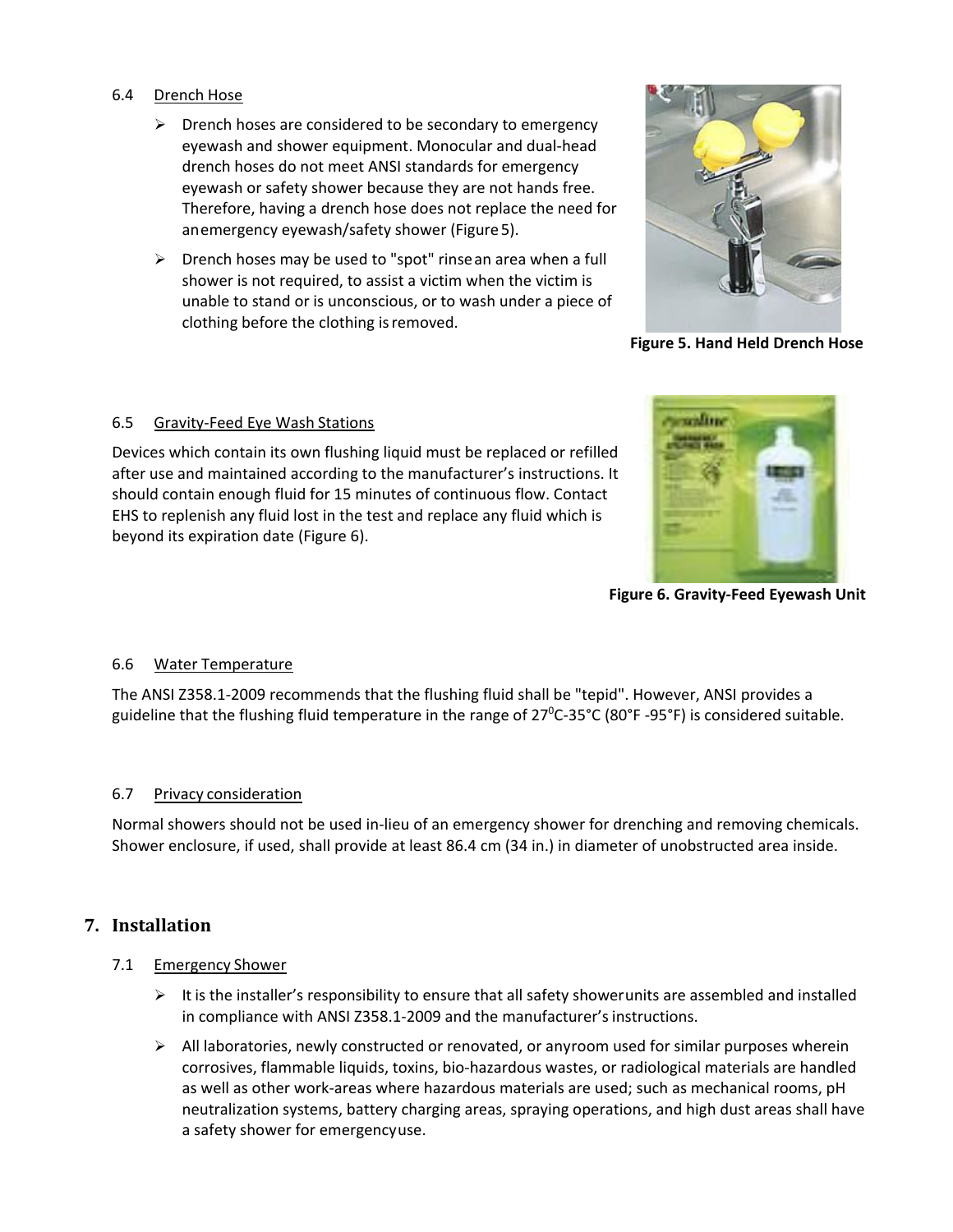- $\triangleright$  The shower location shall be identified with highly visible signs. The sign shall be visible within the area served bythe shower and shall consist of symbols so that all language speakers can understand (Figure 7).
- $\triangleright$  The shower shall be designed and installed so that the flushing fluid column is between 208.3 cm (82 in.) and 243.8 cm (96 in.) in height from the surface on which the user stands.
- $\triangleright$  The safety shower shall be in an accessible location requiring no more than 10 seconds to reach. It shall be positioned no more than 55 feet from the furthest corner of the room.



**Figure 7. Safety Shower Sign**

- $\triangleright$  The shower unit shall be located on the same level as the hazard. The location area shall be well-lit and the path shall beunobstructed.
- $\triangleright$  The safety shower shall deliver tepid flushing fluid. The equipment shall be protected from freezing or freeze-protected equipment shall be installed, as necessary.
- $\triangleright$  If shut off valves are installed in the supply line formaintenance purposes, provisions shall be made to prevent unauthorized shutoff.

#### <span id="page-7-0"></span>7.2 Emergency Eyewash

- $\triangleright$  It is the installer's responsibility to ensure that all emergency eyewash units are assembled and installed in compliancewith ANSI Z358.1-2009 and the manufacturer's instructions.
- $\triangleright$  All laboratories, newly constructed or renovated, or any room used for similar purposes wherein corrosives, flammable liquids, toxins, bio-hazardous wastes, or radiological materials are handled as well as other work-areas where hazardous materials are used; such as mechanical rooms, pH neutralization systems, battery chargingareas, spraying operations, and high dust areas must have a hands-free eyewash unit.
- $\triangleright$  Emergency eyewash units shall be in accessible locations requiring no more than 10 seconds to reach. It shall be positioned no more than 55 feet from the furthest corner of the room.
- $\triangleright$  The eyewash unit shall be positioned with the flushing fluid nozzle between 83.8 cm (33 in.) and 114.3 cm (45 in.) in height from the surface on which the user stands, and a minimum of 15.3 cm (6 in.) from the wall or nearestobstruction.
- $\triangleright$  The location area shall be well-lit and the walkway free of obstructions.
- $\triangleright$  Emergency eyewash unit shall belocated in an area identified with highly visible signs. The sign shall be visible within the area served by the eyewash unit and shall consists of symbols so that all language speakers can understand (Figure 8).
- $\triangleright$  The eyewash unit shall be located on the same level as the hazard. The ANSI Z358.1 requires that the eyewash unit should be located immediately adjacent to the hazard in case of handling strong acid or alkali.
- $\triangleright$  The eyewash unit shall deliver tepid flushing fluid. The equipment shall be protected from freezing or freeze-protected equipment shall be installed, as necessary.



**Figure 8. Emergency Eyewash Sign**

 $\triangleright$  If shut off valves are installed in the supply line for maintenance purpose, provisions shall be made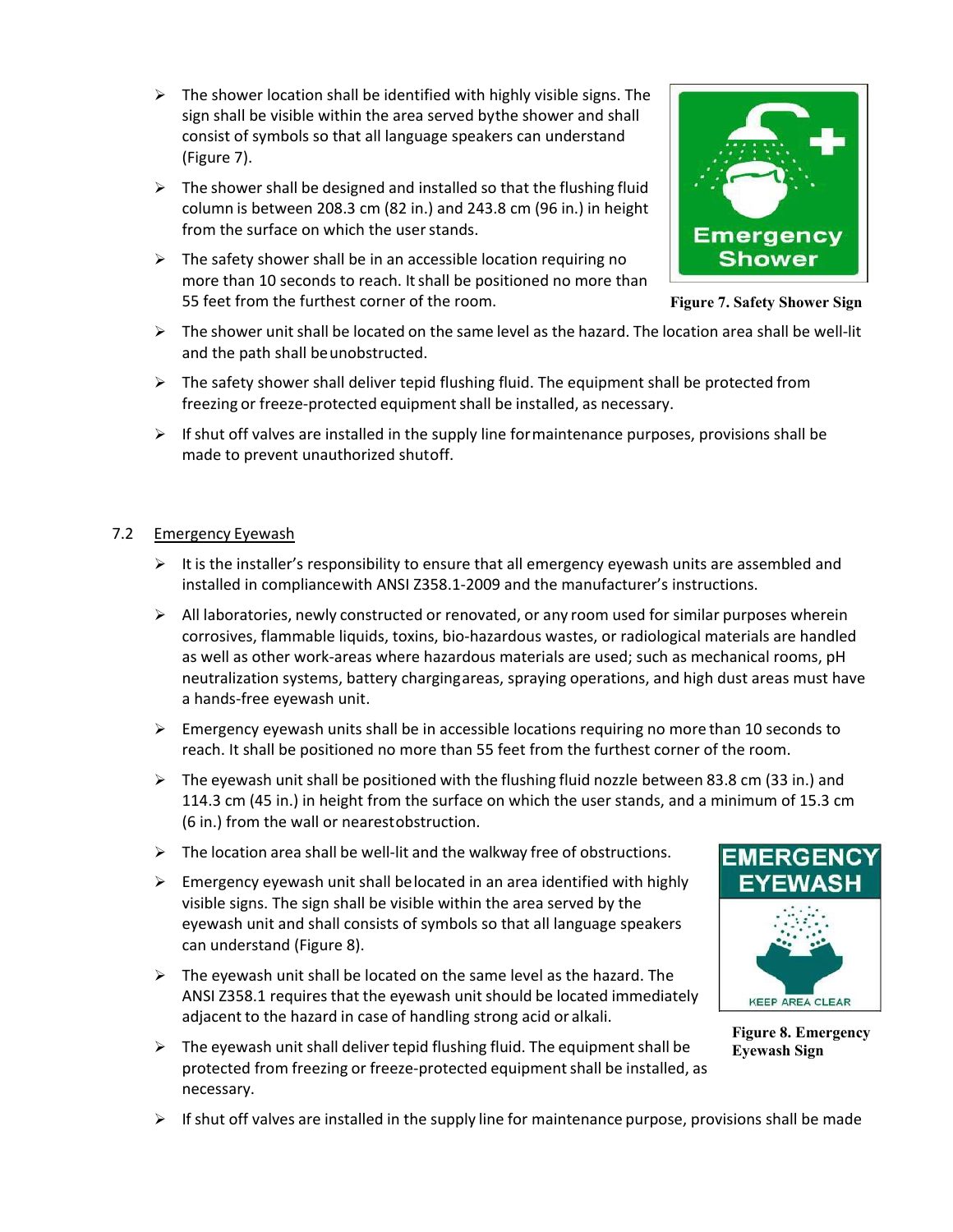to prevent unauthorized shutoff.

## <span id="page-8-0"></span>**Inspection Procedures**

#### <span id="page-8-1"></span>8.1 Emergency Eyewash Equipment

Weekly flushing of emergency eyewash units in compliance with the ANSI Z358.1-2009 shall be conducted by the laboratories. Weekly check cards will be provided to the laboratories (one card per eyewash). Verification of weekly flushing and distribution of a new annual check card will be conducted by EHS laboratory inspection staff during regularly scheduled laboratory inspections. If units are not being checked weekly, EHS inspectors will record this as an unsatisfactory on the Laboratory Inspection Report.

#### **Method:**

Respective laboratory personnel shall follow the same method as outlined in this "Standard Operating Procedure" for weekly activation of emergency eyewash units situated in their laboratory.

Before activating the eyewash unit, check if the unit is connected to any types of drainage system. Apply appropriate water collection method as necessary. A plastic cup, a strong zip-lock bag, or a small bucket may be used depending on the design of the eyewash unit. The Safety office can provide any necessary testing equipment.

- (1) Turn the valve on to full open position (activation of the unit). The eyewash nozzlesshall have a dust protecting cover, which shall be automatically removed upon activation of theunit.
- (2) Verify that the eyewash unit opens within one second of opening the valve and it remains open without operator's further assistance (stay-open valve) until intentionallyclosed.
- (3) The emergency eyewash unit shall provide flushing fluid to both eyes simultaneously. The flushing streams shall rise to approximately equal heights on both sides.
- (4) Eyewash flushing for at least three minutes has been suggested to reduce bacterial and amoebic contamination. Acanthamoebae are commonly found in eyewashes and can cause severe eye infections when introduced into traumatized eyes.
- (5) Record the test as pass or fail, sign and date the inspection log.Dry the eyewash sink and floor using a sponge (**AppendixB**).

#### **Performance Evaluation:**

Emergency eyewash equipment will pass EHS's annual inspection, if all of the following criteria are met:

- $\triangleright$  The unit shall be hands-free (stay-open valve); once activated; it can be used without the use of operator's hands until intentionallyclosed.
- $\triangleright$  The valve shall be simple to operate and shall go from "off" to "on" position in 1 second or less.
- $\triangleright$  It shall not take more than 1 second to open the unit once the valveis full open.
- $\triangleright$  Operator shall not require a separate motion to remove the dust protection cover of the eyewash unit.
- $\triangleright$  The unit shall be capable of delivering a minimum of 1.5 liter/minute (0.4gpm) of flushing fluid for at least 15minutes.
- $\triangleright$  The unit shall deliver flushing fluid to both eyes simultaneously ata velocity low enough to be noninjurious to theuser.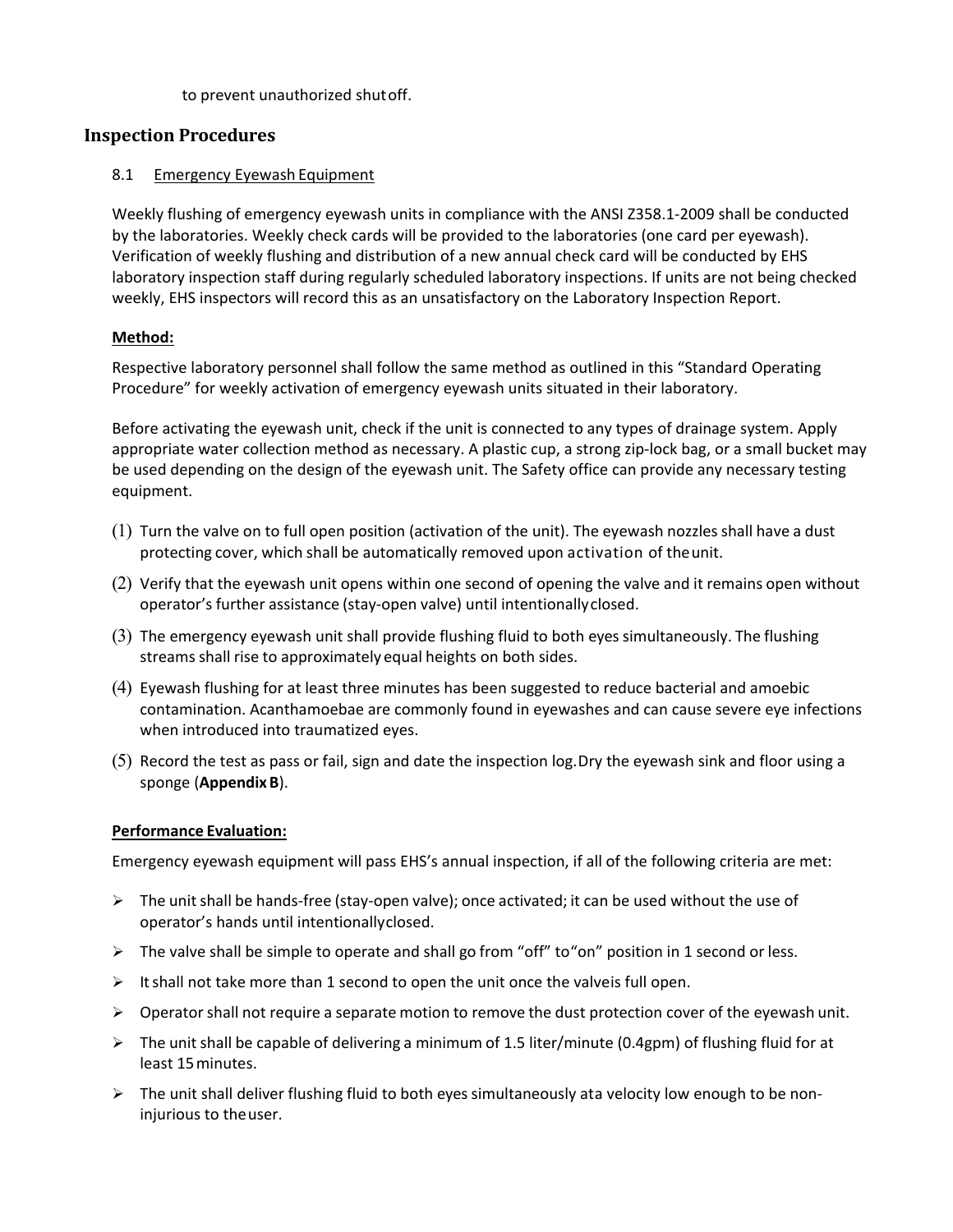The flushing fluid temperature shall be tepid. Temperature in the range of 27-35°C (about 80-95°F) is considered suitable.

## <span id="page-9-0"></span>**8. Maintenance, Repair, andTraining**

- $\triangleright$  Emergency eyewash units shall be activated weekly for a period long enough to verify operation and ensure that flushing fluid is available. Weekly activation prevents sediment build-up within the eyewash unit and minimizes microbial contamination in the stagnant water.
- $\triangleright$  It is the department's responsibility to ensure that emergency eyewash and safety shower equipment that does not pass inspection is repaired immediately by contacting Physical Plant or EHS.
- $\triangleright$  Whenever an emergency eyewash or safety shower is non-functional, immediately contact the EHS or Physical Plant to fix it. Do not handle hazardous materials in that work-area until the unit is returned to proper service.
- $\triangleright$  Any party removing emergency eyewash or safety shower equipment from service, must notify EHS and the affected departmentbeforehand.
- $\triangleright$  Individuals who may be exposed to hazardous materials shall be instructed in the location and proper use of emergency eyewash and safetyshower equipment.
- $\triangleright$  The ANSI Z358.1 requires that all emergency eyewash and safety shower equipment be inspected annually.

## <span id="page-9-1"></span>**9. Training**

West Texas A&M University Environmental Health and Safety will follow the Texas A&M University System Polic[y 33.05.02 Required Employee Training.](http://policies.tamus.edu/33-05-02.pdf) Staff and faculty whose required training is delinquent more than 90 days will have their internet access terminated until all trainings are completed. Only Blackboard and Single Sign-on will be accessible. Internet access will be restored once training has been completed. Student workers whose required training is delinquent more than 90 days will need to be terminated by their manager through Student Employment.

## <span id="page-9-2"></span>**10.Record Retention**

No official state records may be destroyed without permission from the Texas State Library as outlined in [Texas](http://www.statutes.legis.state.tx.us/?link=GV)  [Government Code, Section 441.187](http://www.statutes.legis.state.tx.us/?link=GV) an[d 13 Texas Administrative Code, Title 13, Part 1, Chapter 6,](http://txrules.elaws.us/rule/title13_chapter6_sec.6.7) Subchapter A, [Rule 6.7.](http://txrules.elaws.us/rule/title13_chapter6_sec.6.7) The Texas State Library certifies Agency retention schedules as a means of granting permission to destroy official state records.

West Texas A&M University Records Retention Schedule is certified by the Texas State Library and Archives Commission. West Texas A&M University Environmental Health and Safety will follo[w Texas A&M](http://txrules.elaws.us/rule/title13_chapter6_sec.6.7) University [Records Retention Schedule](http://txrules.elaws.us/rule/title13_chapter6_sec.6.7) as stated in the Standard Operating Procedure [61.99.01.W0.01 Records](http://www.wtamu.edu/webres/File/Risk%20Management/61.99.01.W0.01_PROCEDURE_Records%20Management_FINAL%20SIGNED.pdf)  [Management.](http://www.wtamu.edu/webres/File/Risk%20Management/61.99.01.W0.01_PROCEDURE_Records%20Management_FINAL%20SIGNED.pdf) All official state records (paper, microform, electronic, or any other media) must be retained for the minimum period designated.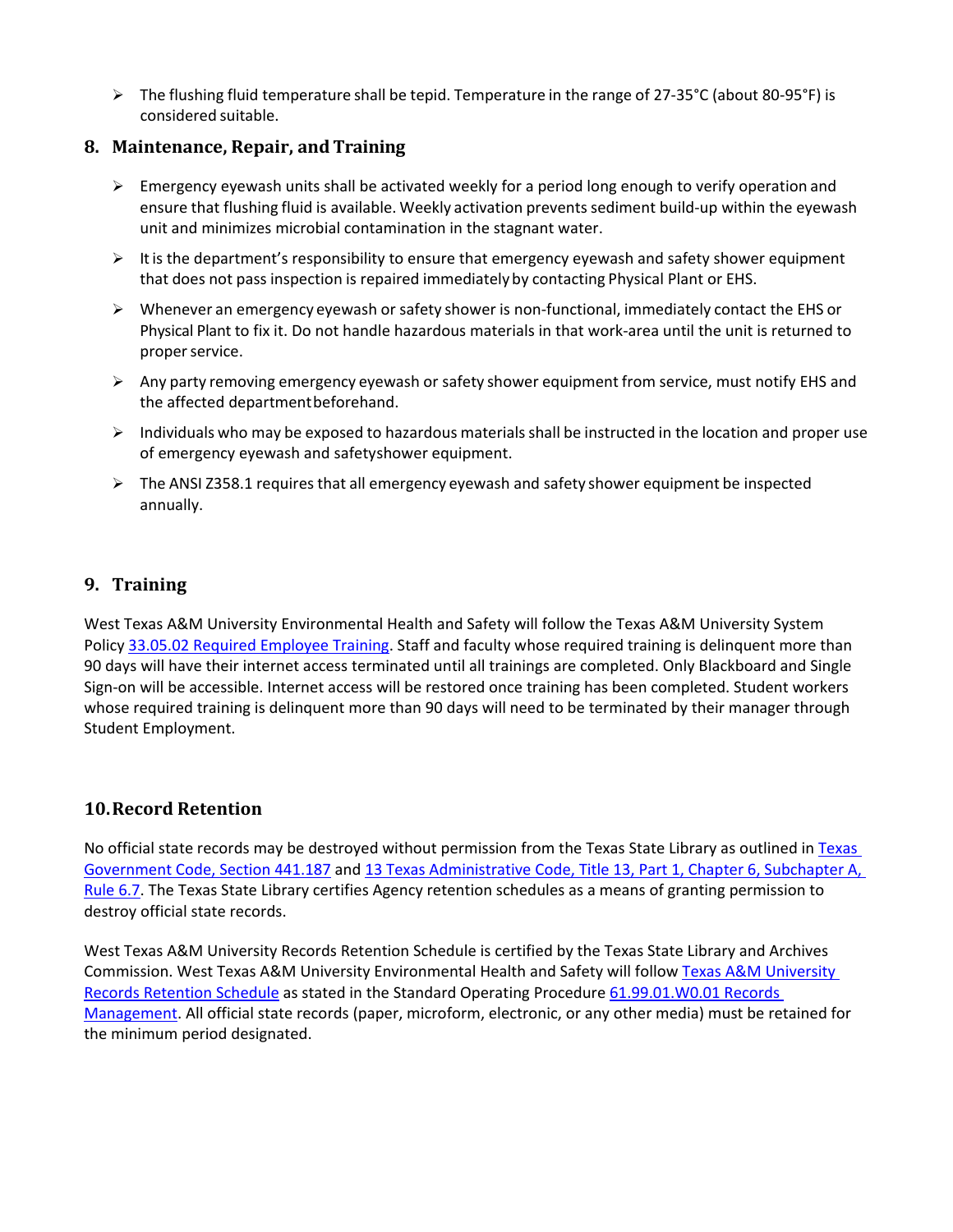## <span id="page-10-0"></span>**11.References**

- (1) American National Standard Institute, ANSI Z358.1-2009, American National Standard for Emergency Eyewash and Shower Equipment, September 14, 2009.
- (2) Occupational Safety & Health Administration [OSHA] 29 CFR 1910.1450, Occupational Exposure to Hazardous Chemicals in Laboratories. (Recommended standard practices)
- (3) Department of Veterans Affairs, VHA Directive 2009-026, Location, Selection, Installation, Maintenance, and Testing of Emergency Eyewash and ShowerEquipment.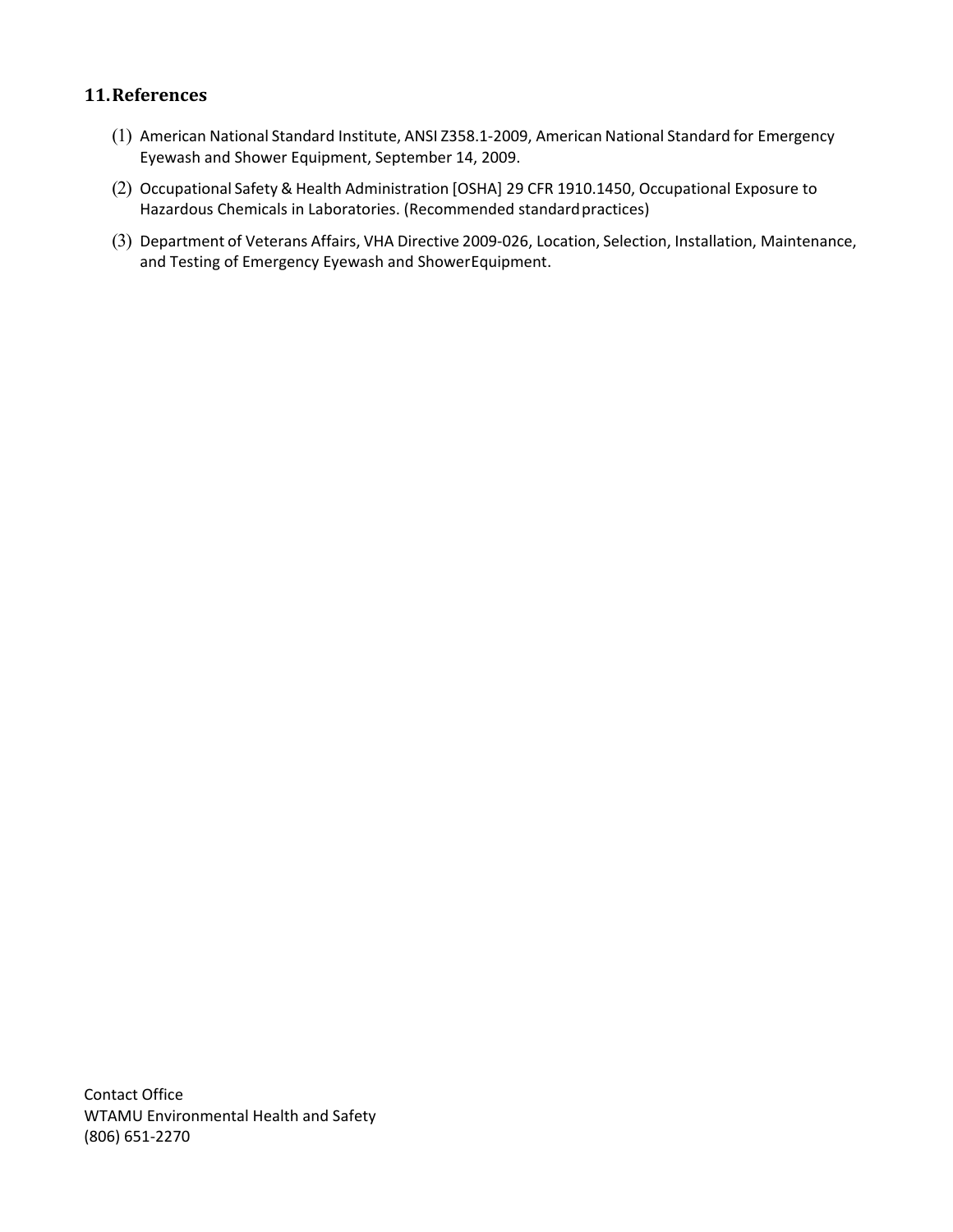## <span id="page-11-1"></span><span id="page-11-0"></span>**EMERGENCY EYEWASH AND SAFETY SHOWER HAZARD ASSESSMENT FORM**

<span id="page-11-2"></span>

| <b>IDENTIFICATION</b>                                                                                            |                                                          |                |                                         |                                         |                     |   |  |  |
|------------------------------------------------------------------------------------------------------------------|----------------------------------------------------------|----------------|-----------------------------------------|-----------------------------------------|---------------------|---|--|--|
| <b>IDENTIFICATION NUMBER</b>                                                                                     |                                                          |                | PICTURE OR DIAGRAM (IF EXISTING)        |                                         |                     |   |  |  |
| <b>LOCATION</b>                                                                                                  |                                                          |                |                                         |                                         |                     |   |  |  |
| RESPONSIBLE SERVICE AREA                                                                                         |                                                          |                |                                         |                                         |                     |   |  |  |
| ASSESSMENT DATE                                                                                                  |                                                          |                |                                         |                                         |                     |   |  |  |
| PRIMARY INVESTIGATION                                                                                            |                                                          |                |                                         |                                         |                     |   |  |  |
| <b>A. INVESTIGATION</b>                                                                                          |                                                          |                |                                         |                                         |                     |   |  |  |
| 1. CHEMICALS IN AREA                                                                                             |                                                          |                |                                         | 2. CONDITIONS OF USE                    |                     |   |  |  |
|                                                                                                                  | <b>B. RISK ASSESSMENT CODE (RAC)</b>                     |                |                                         |                                         |                     |   |  |  |
| 1. SEVERITY CLASSIFICATION                                                                                       |                                                          |                |                                         | 2. PROBABILIYU ESTIMATE                 |                     |   |  |  |
|                                                                                                                  | Class I: Catastrophic-Marginal (may cause death or       |                |                                         | Estimate A: Likely to occur immediately |                     |   |  |  |
| permanently disabling injury)                                                                                    |                                                          |                | Estimate B: Probably will occur in time |                                         |                     |   |  |  |
|                                                                                                                  | Class II: Critical (may cause severe injury or severe    |                |                                         |                                         |                     |   |  |  |
| occupational illness)                                                                                            |                                                          |                | Estimate C: May occur in time           |                                         |                     |   |  |  |
| or illness)                                                                                                      | Class III: Marginal (may cause minor occupational injury |                |                                         | Estimate D: Unlikely to occur           |                     |   |  |  |
| Class IV: Negligible (probably would not affect personal<br>safety or health)                                    |                                                          |                |                                         |                                         |                     |   |  |  |
| 3. RAC                                                                                                           |                                                          |                |                                         | Probability                             |                     |   |  |  |
|                                                                                                                  | <b>DETERMINATION</b>                                     |                | Estimate                                |                                         |                     |   |  |  |
|                                                                                                                  |                                                          | A              |                                         | B                                       | C                   | D |  |  |
|                                                                                                                  |                                                          | $\mathbf{1}$   |                                         | $\mathbf{1}$                            | 2                   | 3 |  |  |
| <b>Severity Class</b>                                                                                            | Ш                                                        | $\mathbf{1}$   |                                         | $\overline{2}$                          | 3                   | 4 |  |  |
|                                                                                                                  | $\mathbf{III}$                                           | $\overline{2}$ | 3                                       |                                         | 4                   | 5 |  |  |
|                                                                                                                  | IV                                                       | 3              |                                         | 4                                       | 5                   | 6 |  |  |
| <b>C. FINDING</b>                                                                                                |                                                          |                |                                         |                                         |                     |   |  |  |
| <b>REQUIRED</b><br><b>OPTIONAL</b>                                                                               |                                                          |                |                                         |                                         | <b>NOT REQUIRED</b> |   |  |  |
| <b>IDENTIFICATION</b>                                                                                            |                                                          |                |                                         |                                         |                     |   |  |  |
| Applicable Assessment Criteria Regulations/Consensus Standards/VA Directives/WTAMU Standard Operating Procedures |                                                          |                |                                         |                                         |                     |   |  |  |
| OSHA 1910.1048(i)(3): If there is any possibility that an employee's eyes may be splashed with solutions<br>ப    |                                                          |                |                                         |                                         |                     |   |  |  |
| containing 0.1 percent or greater formaldehyde, the employer shall provide acceptable eyewash                    |                                                          |                |                                         |                                         |                     |   |  |  |
| facilities within the immediate work area for emergency use (Recommended Standard Practices).                    |                                                          |                |                                         |                                         |                     |   |  |  |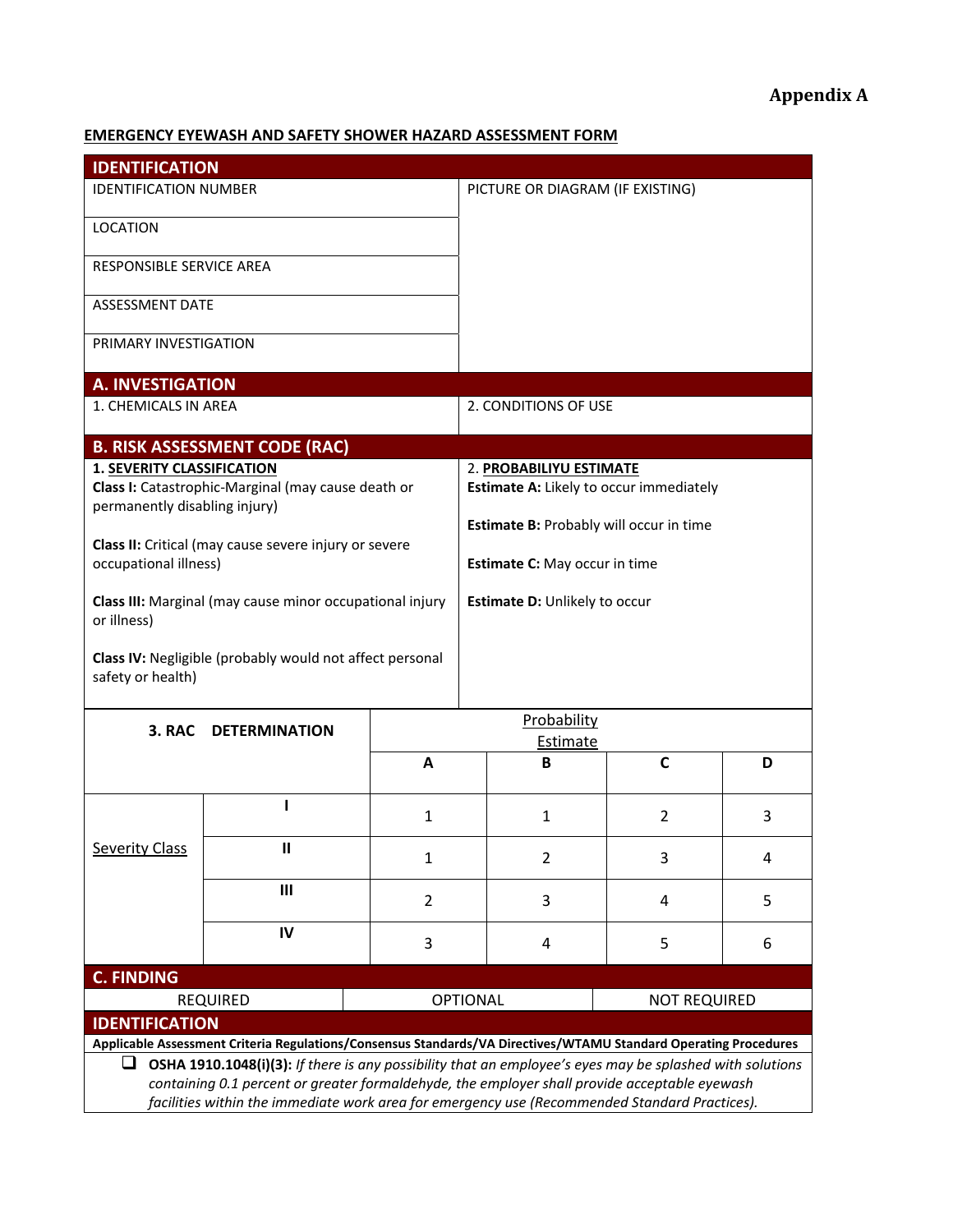| <b>IDENTIFICATION</b>                                                                                                                                                                                                                                                                               |  |  |  |  |  |  |  |
|-----------------------------------------------------------------------------------------------------------------------------------------------------------------------------------------------------------------------------------------------------------------------------------------------------|--|--|--|--|--|--|--|
| OSHA 29 CFR 1910.151(c): Where the eyes or body of any person may be exposed to injurious corrosive<br>materials, suitable facilities for quick drenching or flushing of the eyes and body shall be providing<br>within the work area for immediate emergency use (Recommended Standard Practices). |  |  |  |  |  |  |  |
| Center for Disease Control and Prevention, Biosafety in Microbiological and Biomedical Laboratories<br>(BMBL) 5 <sup>th</sup> Edition, 2007                                                                                                                                                         |  |  |  |  |  |  |  |
| American National Standards Institute (ANSI) Z358.1-2009                                                                                                                                                                                                                                            |  |  |  |  |  |  |  |
| VA General Safety Guidebook                                                                                                                                                                                                                                                                         |  |  |  |  |  |  |  |
| VHA DIRECTIVE 2009-026, May 2009                                                                                                                                                                                                                                                                    |  |  |  |  |  |  |  |
| West Texas A&M University Standard Operating Procedure, Emergency Eyewash and Safety Shower,<br>03/2013                                                                                                                                                                                             |  |  |  |  |  |  |  |
| <b>Surveyor Signature:</b>                                                                                                                                                                                                                                                                          |  |  |  |  |  |  |  |